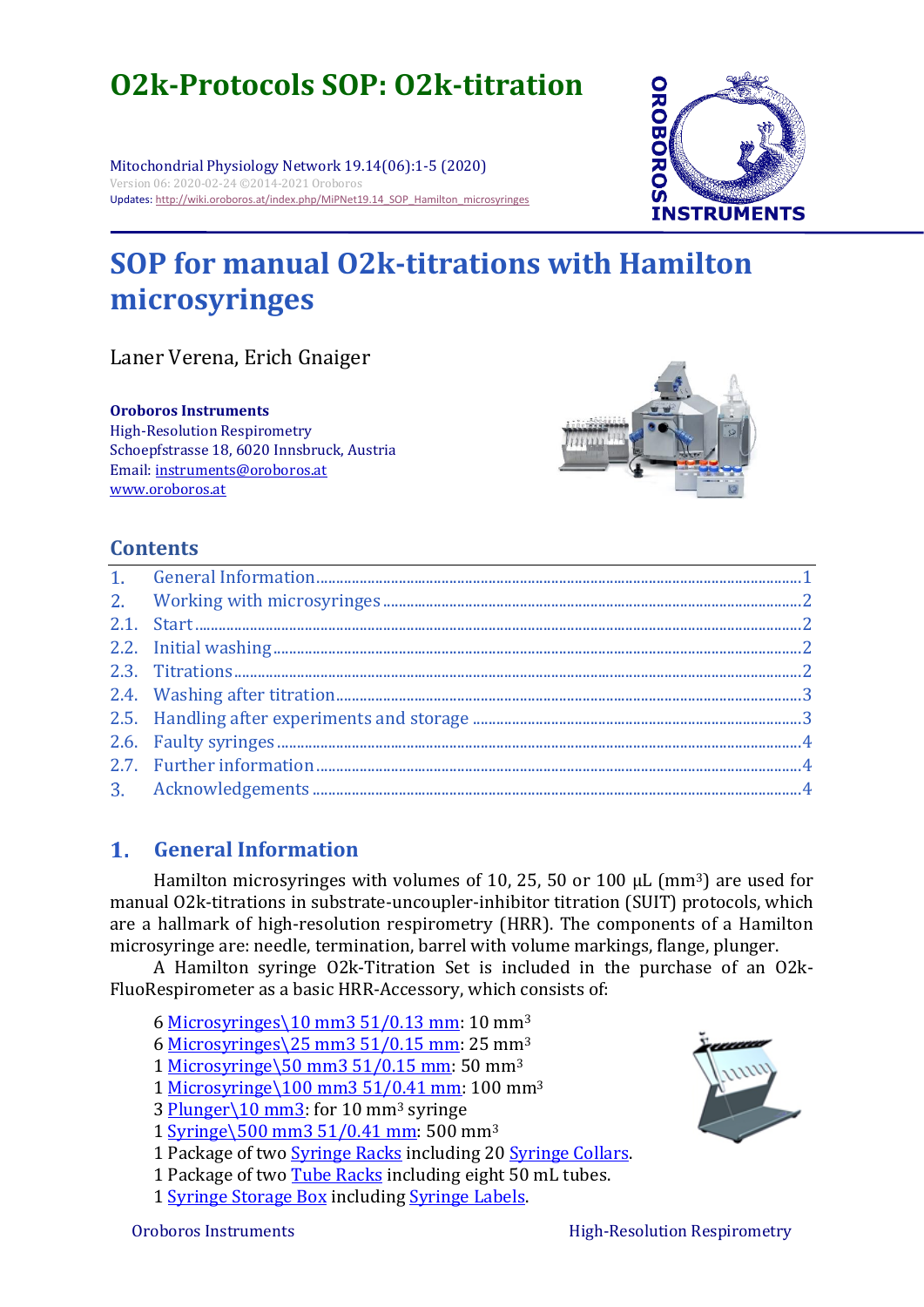Hamilton microsyringes are specifically produced for O2k-titrations and can be ordered directly from Oroboros Instruments to assure exact fitting with the O2k-Stopper and O2k-Chamber dimensions.

#### <span id="page-1-0"></span> $2<sub>1</sub>$ **Working with microsyringes**

## <span id="page-1-1"></span>*2.1. Start*

In order to minimize contamination by carry-over, the syringes should be labeled with the names of the substrates, uncouplers and inhibitors. We suggest using colorcoded labeling according to  $Q2k$ -Titrations: white labeling for substrates, blue for uncoupler, red for inhibitors and yellow for other chemicals.

Before an experiment, prepare:

- 1. Hamilton syringes according to the specific [SUIT protocol.](http://www.bioblast.at/index.php/SUIT_protocol)
- 2. One or two Syringe Racks for placing the Hamilton syringes in sequence of the SUIT protocol.



3. A Tube Rack with 50-mL tubes for the washing procedure:

| <b>Washing step</b> | <b>Tube filled with</b> | Use for                                                                            |  |  |
|---------------------|-------------------------|------------------------------------------------------------------------------------|--|--|
| Pre-wash            | Distilled water         | All syringes                                                                       |  |  |
| H <sub>2</sub> O    | Distilled water         | Syringes used for chemicals with $H_2O$ as<br>solvent                              |  |  |
| <b>EtOH</b>         | EtOH 100 %              | Syringes used for chemicals with EtOH or<br>DMSO as solvent                        |  |  |
| Additional          | E.g. distilled water    | Inhibitor syringes used for chemicals<br>with $H_2O$ as solvent, e.g. malonic acid |  |  |

- 4. A beaker for waste.
- 5. Wipes for cleaning the needle and glass barrel.

#### <span id="page-1-2"></span>*2.2. Initial washing*

- To be sure that the syringes are completely clean, wash them three times with H2O and three times with EtOH after storage. Take care to rinse not only the needle itself but also the needle base.
- Wash three times with the solvent of the chemical if it is different from EtOH.
- Between each washing, clean the needle with a wipe.

#### <span id="page-1-3"></span>*2.3. Titrations*

- Fill the syringe only shortly prior to titration to avoid warming of the chemicals which might lead to gas bubble formation.
- Hold the syringe on the top of the glass barrel (at the Syringe Collar) to prevent warming.
- Fill the syringe with a small excess volume above the desired mark.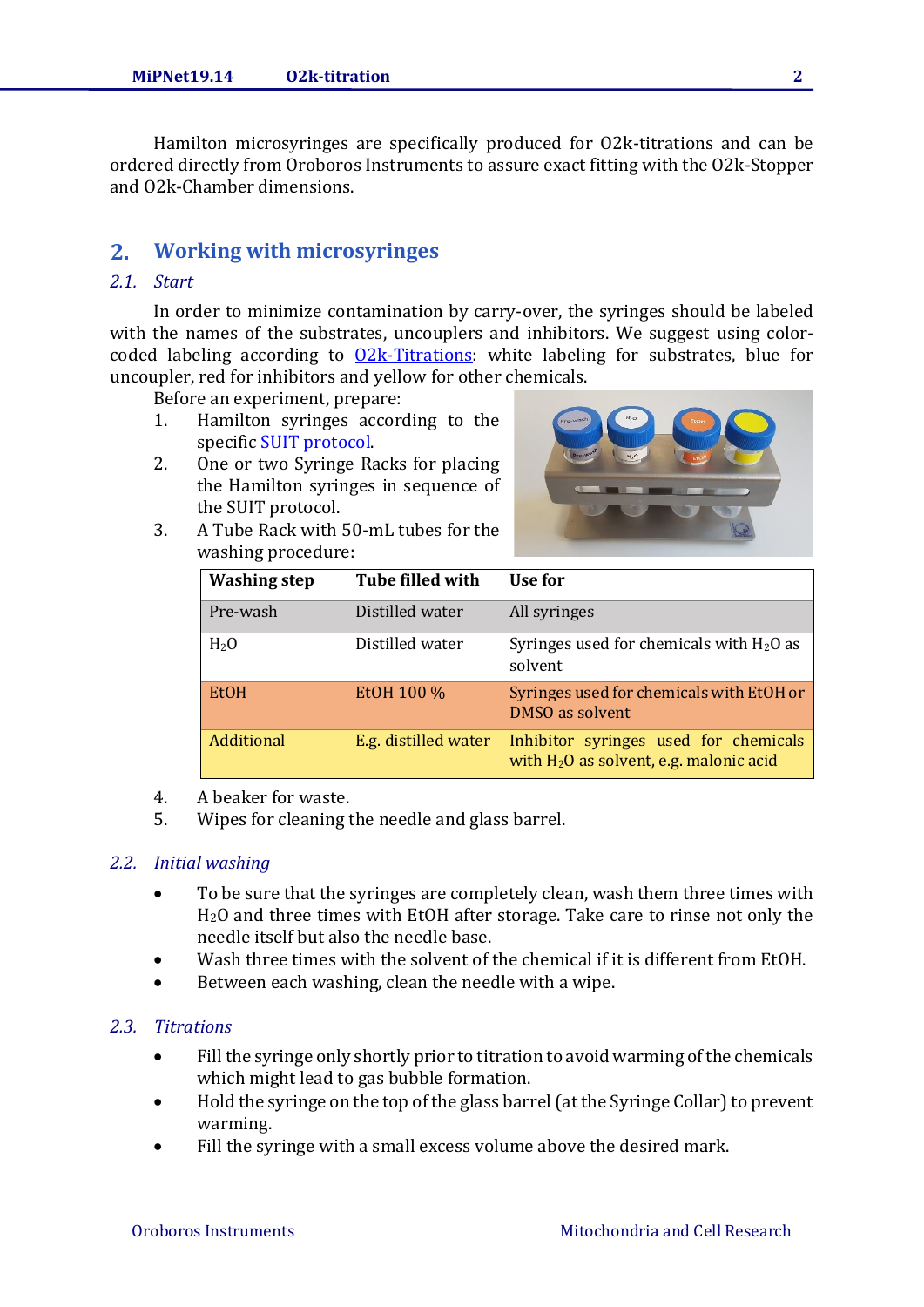- Take care not to include gas bubbles when filling the syringe this causes inaccuracies in titration volumes and might introduce gas bubbles to the chamber upon titration.
- Fill the syringe at a steady rate, but not too quickly. If gas bubbles are forming, continued aspiration may help to eliminate bubbles.
- Before titration into the chamber, press the plunger slightly and check if a small drop appears on top of the needle. Wipe off the drop before titration.
- Be **swift** when titrating into the chamber, especially when titrating with EtOH as solvent. During slow titrations, a fraction of the titration volume might remain attached to the needle and escape into the titration port of the stopper instead of being mixed into the chamber volume.



**Caution**: Take care to rinse syringes used for ADP (with MgCl<sub>2</sub>) and fatty acids immediately after use (on the surface, but more importantly inside the needles three times with distilled water). Otherwise, a precipitate may form and block the needle.

## <span id="page-2-0"></span>*2.4. Washing after titration*

- After titration discard residual chemicals into the waste beaker.
- Plunge syringe in the 'Pre-wash' tube (H<sub>2</sub>O) and clean it with a wipe. Rinse not only the needle itself but also the needle base to clean the barrel.
- Wash syringe three times in the tube filled with  $H_2O$  or pure EtOH (depends on solvent H<sub>2</sub>O or EtOH). For inhibitor syringes (with solvent H<sub>2</sub>O) you may consider using the additional tube (see above).

#### <span id="page-2-1"></span>*2.5. Handling after experiments and storage*

- Exchange  $H_2O$  and EtOH in the tubes for final washing.
- Take care of the washing order: first substrate-, then uncoupler- and finally inhibitor-syringes.
- Plunge the syringe in the 'Pre-wash' tube as described above.
- Wash five times with appropriate solvent (e.g. water for substrates as P, M, G, etc., EtOH for uncouplers etc.).
- Take care again to also rinse the needle base.
- Wash three times with absolute EtOH if the solvent of the chemical is different from EtOH.
- Store syringes in dry condition protected from dust.

### **Caution:**



Be swift in pushing down the plunger to be sure that substances are washed out thoroughly.

<span id="page-2-2"></span>When using a syringe with a chemical different from the one usually assigned to the syringe, repeated washing steps and an overnight exposure filling the syringe with absolute ethanol may be crucial to prevent contamination by carry-over.